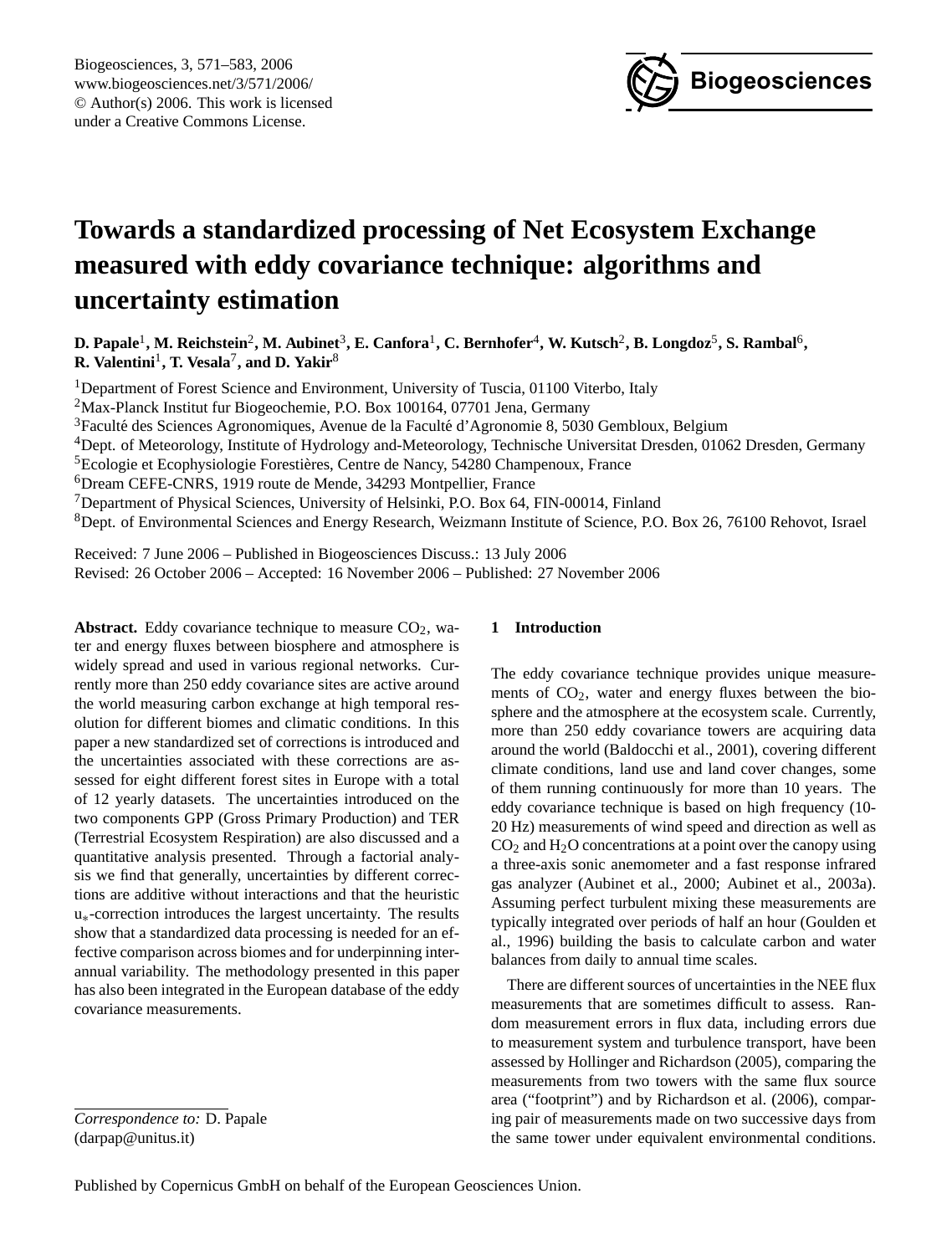Varying footprints can be a source of errors and uncertainties that can affect the data quality, particularly if the ecosystem is inhomogeneous and patchy (Göckede et al., 2006). In addition, several errors due to instrumentation limits may appear (acquisition frequency, sensor separation, fluctuation attenuation in closed systems, etc. . . ). Most of these problems can be solved by applying correction procedures accordingly. However, it was shown by different authors (Aubinet et al., 2000; Goulden et al., 1996; Gu et al., 2005), independently of the preceding problems, eddy flux measurements can underestimate the net ecosystem exchange during periods with low turbulence and thus limited air mixing. This underestimation acts as a selective systematic error: it only occurs during the night when there is a net emission of  $CO<sub>2</sub>$  by the ecosystem. As a consequence, the ecosystem respiration is underestimated and the carbon sequestration overestimated (Moncrieff et al., 1996).

Massman and Lee (2002) listed the possible causes of the night-time flux error. There is now a large consensus to recognise that the most probable cause of error is the presence of small scale movements associated with drainage flows or land breezes that take place in low turbulence conditions and create a decoupling between the soil surface and the canopy top. In these conditions, advection becomes an important term in the flux balance and cannot be neglected anymore. It was recently suggested (Finnigan et al., 2006) that, contrary to what was thought before, advection probably affects most of the sites, including almost flat and homogeneous ones. Direct advection flux measurements are difficult to measure as they require several measurement towers at the same site. Attempts were made notably by Aubinet et al. (2003b), Feigenwinter et al. (2004), Staebler and Fitzjarrald (2004) and Marcolla et al. (2005). They found that advection fluxes were usually significant during calm nights. However, in most cases, the measurement uncertainty was too large to allow their precise estimation. In addition, such direct measurements require a too complicated set up to allow routine measurements at each site.

In practice, the night flux problem is by-passed by discarding the data corresponding to low mixed periods and replacing them by an assessment based either on the parameterisation of the night flux response to the climate or on look up tables (Falge et al., 2001; Papale and Valentini, 2003; Reichstein et al., 2005). The friction velocity is currently used as a criterion to discriminate low and well mixed periods. This approach is generally known as the " $u_*$  correction".

Although being currently the best and most widely used method to circumvent the problem, the  $u_*$  correction is affected by several drawbacks and must be applied with care.

First, an implicit application of the correction could lead to even bigger errors: indeed, during calm night conditions, the  $CO<sub>2</sub>$  can be either removed by advection or stored in the canopy air. In the first case, the application of a  $u_*$  correction is fully justified. However, in the second case, the  $CO<sub>2</sub>$ stored in the canopy air would be removed by the turbulence as soon as it restarts. It would be captured at this moment by the eddy covariance system. If a  $u_*$  correction had been applied during the storage period, this flux would thus have been counted twice. One way to avoid this problem is to first correct the data for storage and then apply the  $u_*$  selection. However, this requires reliable  $CO<sub>2</sub>$  storage measurements which are not always available at all sites. The best way to compute storage flux is to deduce it from  $CO<sub>2</sub>$  concentration profiles made in the canopy. However, at many sites, a discrete estimation based only on the concentration at the tower top is used. It is likely that, in tall forests sites, such estimation is insufficient as it does not take the large concentration increase in the lower air layers into account. It is therefore important to understand the potential errors introduced using the discrete approach instead of the profile system.

Another problem with the  $u_*$  correction is that it depends on the operator's subjectivity. Indeed, the  $u_*$  threshold used to discriminate well and poorly mixed data is generally chosen by visual inspection. Different alternative heuristic methods were proposed to automatically determine the appropriate u∗ threshold value (Gu et al., 2005; Reichstein et al., 2003; Reichstein et al., 2005).

Finally, the hypotheses underlying the  $u_*$  correction are still debatable: firstly it is based on the assumption that flux in calm conditions can be inferred from measurements made in windy conditions, which is not proven. Secondly, it supposes that measurements made during turbulent periods are free of errors which is questioned by recent experiment results (Cook et al., 2004; Lee et al., 2004; Wohlfahrt et al., 2005).

There is a high heterogeneity in terms of quality and methods used in data processing. Many improvements in the Eddy measurements treatments were presented and applied over the last 10 years, often detailed information about the data processing methods were not available and important variables like the  $CO<sub>2</sub>$  storage under the canopy were not measured. For this reason it is very important to have a set of tools to process all the datasets available with a standardized method with the aim to improve their quality, particularly if the data are used for interannual analysis or site intercomparisons, and where raw data are not available and for this reason it is impossible to use others criteria recently proposed (Rebmann et al., 2005; Ruppert et al., 2006).

It is also crucial to assess the effect of these integral flux corrections on data and the errors and uncertainties introduced. The sequence of analyses presented in this paper is based solely on half-hourly flux data to find the cases affected by common problems like spikes or low turbulence. Methodological uncertainties introduced by the different quality control procedures (e.g. u∗ threshold selection) are systematically assessed at daily to annual time scales. Moreover, we also want to scientifically document the data processing applied in the CarboeuropeIP Ecosystem database [\(http://gaia.](http://gaia.agraria.unitus.it/database) [agraria.unitus.it/database\)](http://gaia.agraria.unitus.it/database) that now comprises more than 100 sites and a total of more than 250 site-years.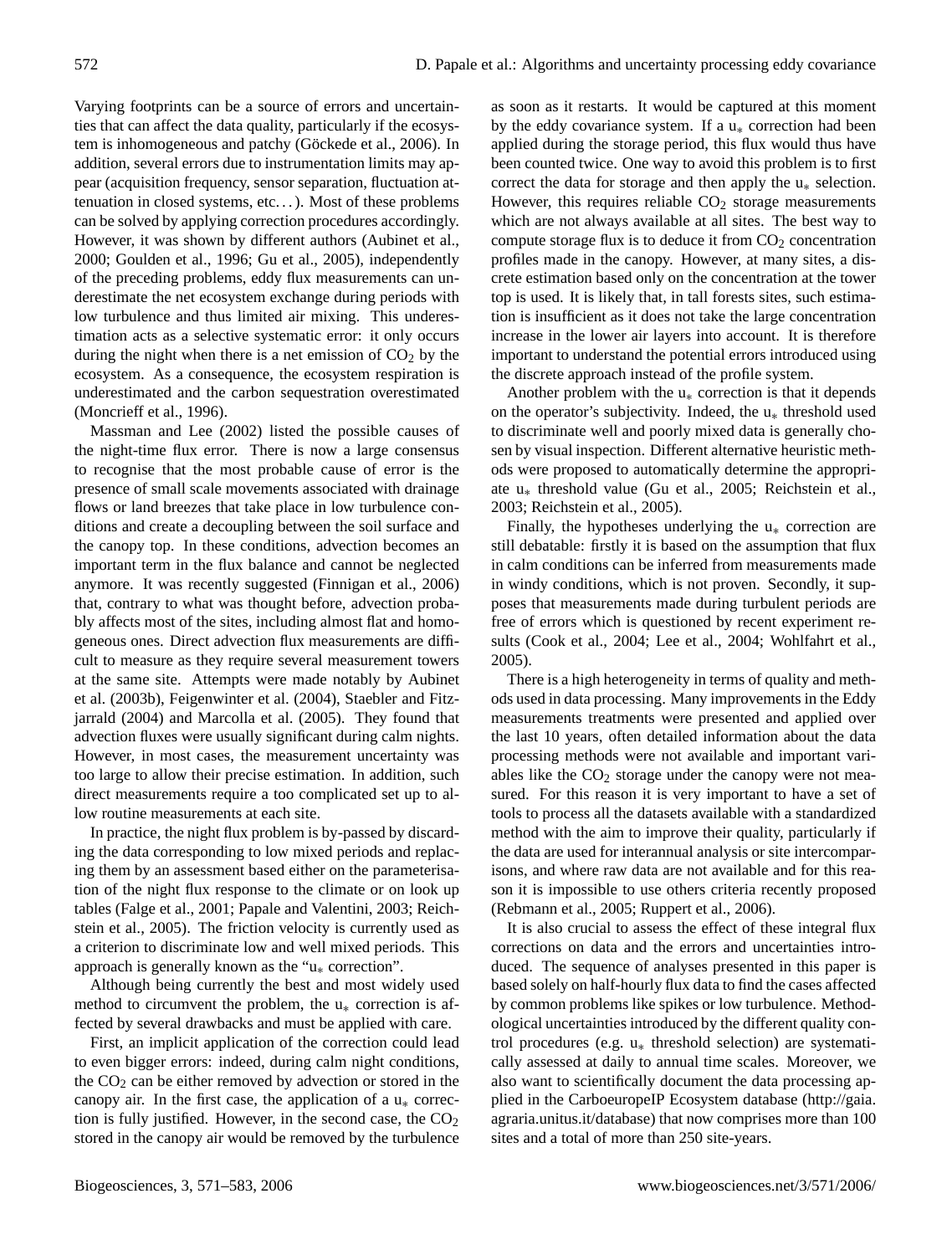**Table 1.** Sites and years used and main characteristics. MF=mixed forest, ENF=evergreen needle forest, EBF=evergreen broadleaves forest, DBF=deciduous broadleaves forest, ECO=Ecosystem type, MAT=Mean Annual Temperature (°C), Prec=Annual precipitation (mm), LAI=Leaf Area Index (maximum).

| Code             | Years      | Name            | Lat.              | Long.             | ECO        | <b>MAT</b> | Prec | LAI  | Topography         | Reference                |
|------------------|------------|-----------------|-------------------|-------------------|------------|------------|------|------|--------------------|--------------------------|
| BE01             | 2001       | Vielsalm        | $50^{\circ}18'$ N | $5^{\circ}59'$ E  | MF         | 7.5        | 1000 | 5.1  | Slope $3\%$        | (Aubinet et al., 2001)   |
| DE <sub>02</sub> | 2001, 2002 | Tharandt        | $50^{\circ}57'$ N | 13°34' E          | <b>ENF</b> | 7.7        | 820  | 7.6  | Gently sloped      | (Bernhofer et al., 2003) |
| DE03             | 2001, 2002 | Hainich         | $51^{\circ}04'$ N | $10^{\circ}27'$ E | <b>DBF</b> | 6.8        | 775  | 6.4  | Gently sloped      | (Knohl et al., 2003)     |
| FI01             | 2001, 2002 | Hyytiälä        | $61^{\circ}50'$ N | $24^{\circ}17'$ E | <b>ENF</b> | 3.8        | 709  | 6.7  | Flat               | (Suni et al., 2003)      |
| <b>FR01</b>      | 2001, 2002 | Hesse           | $48^{\circ}40'$ N | $07^{\circ}03'$ E | <b>DBF</b> | 9.9        | 975  | 7.65 | Slope $3%$         | (Granier et al., 2000)   |
| <b>FR04</b>      | 2002       | Puechabon       | $43^{\circ}44'$ N | $03^{\circ}35'$ E | EBF        | 13.5       | 872  | 2.9  | Flat               | (Rambal et al., 2004)    |
| IL01             | 2002       | Yatir           | $31^{\circ}20'$ N | $35^{\circ}03'$ E | <b>ENF</b> | 18.2       | 280  | 2    | Undulated          | (Grunzweig et al., 2003) |
| IT <sub>03</sub> | 2002       | Roccarespampani | $42^{\circ}24'$ N | $11^{\circ}55'$ E | <b>DBF</b> | 15.2       | 876  | 1.4  | Flat/Gently sloped | (Tedeschi et al., 2006)  |

## **2 Materials and methods**

#### 2.1 Sites and processing overview

For the present analyses, 12 annual datasets of  $CO<sub>2</sub>$  exchange have been used from eight European eddy covariance sites (Table 1). The data were first storage corrected, then a spike detection technique was applied and, after that, filtered for low turbulence conditions (low  $u_*$ ). After these checks the yearly datasets were gap filled and the two components Gross Primary Production (GPP) and Terrestrial Ecosystem Respiration (TER) were estimated.

The storage flux  $(S_c)$  is calculated as (Aubinet et al., 2001):

$$
S_c = \frac{P_a}{R \cdot T_a} \int_0^h \frac{\partial c(z)}{\partial t} dz
$$

where  $P_a$  is the atmospheric pressure,  $T_a$  is the air temperature,  $R$  is the molar gas constant,  $c$  is the CO<sub>2</sub> concentration measured along a vertical profile, h is the profile height. In practice the derivatives are approximated by finite differences between two successive measurements and the integrals are approximated by weighted sums of the concentrations measured at the different profile levels (generally between 4 and 7 measurement points). There are however sites where the profile system is not present or where it was not available during the first years of activity (FR01, FR04, IL01, IT03 in this paper). For these sites the only way to assess the storage flux is using the discrete approach, where the  $CO<sub>2</sub>$ concentration measured at the top of the tower is considered constant inside the canopy.

#### 2.2 The spike detection method

Eddy covariance measurements are often affected by spikes, due to different reasons both bio-physical (changes in the footprint or fast changes in turbulence conditions) and instrumental (e.g. water drops on sonic anemometer or on open path IRGA). The spikes affecting the single instantaneous measurement (high frequency spikes) are removed before the half-hourly average flux is calculated. However, spikes could also occur in the time series of the half hourly flux values and an outlier detection technique was applied to find these occasional spikes in the half-hourly flux data. These spikes commonly do not affect directly the annual NEE but can affect the quality of the gapfilled datasets. The algorithm used to detect the spikes is based on the position of each half hourly value with respect to the values just before and after and it is applied to blocks of 13 days and separately for daytime and night-time data. These night-time and daytime periods have been extended adding one value form the other period at the borders, needed to calculate  $d_i$  (see later); night-time data were selected according to a global radiation threshold of 20 Wm−<sup>2</sup> , cross-checked against sunrise and sunset data derived from the local time and standard sungeometrical routines. The outlier detection was based on the double-differenced time series, using the median of absolute deviation about the median (MAD) that is a robust outlier estimator (Sachs, 1996).

For each NEE<sub>i</sub> half hourly data the  $d$  value is calculated as:

$$
d_i = (NEE_i - NEE_{i-1}) - (NEE_{i+1} - NEE_i)
$$
\n(1)

and the value is flagged as spike if:

$$
d_i < Md - \left(\frac{z \cdot \text{MAD}}{0.6745}\right) \tag{2}
$$

or

$$
d_i > Md + \left(\frac{z \cdot \text{MAD}}{0.6745}\right) \tag{3}
$$

where *Md* is the median of the differences, MAD is defined as

$$
MAD = \text{median}(|d_i - Md|)
$$
 (4)

and z is a threshold value.

Different z values were used to assess the effect on the data and the sensibility of the method. In particular in this study we used three z values: 4, that is conventionally used and  $$ to be more conservative, 5.5 and 7.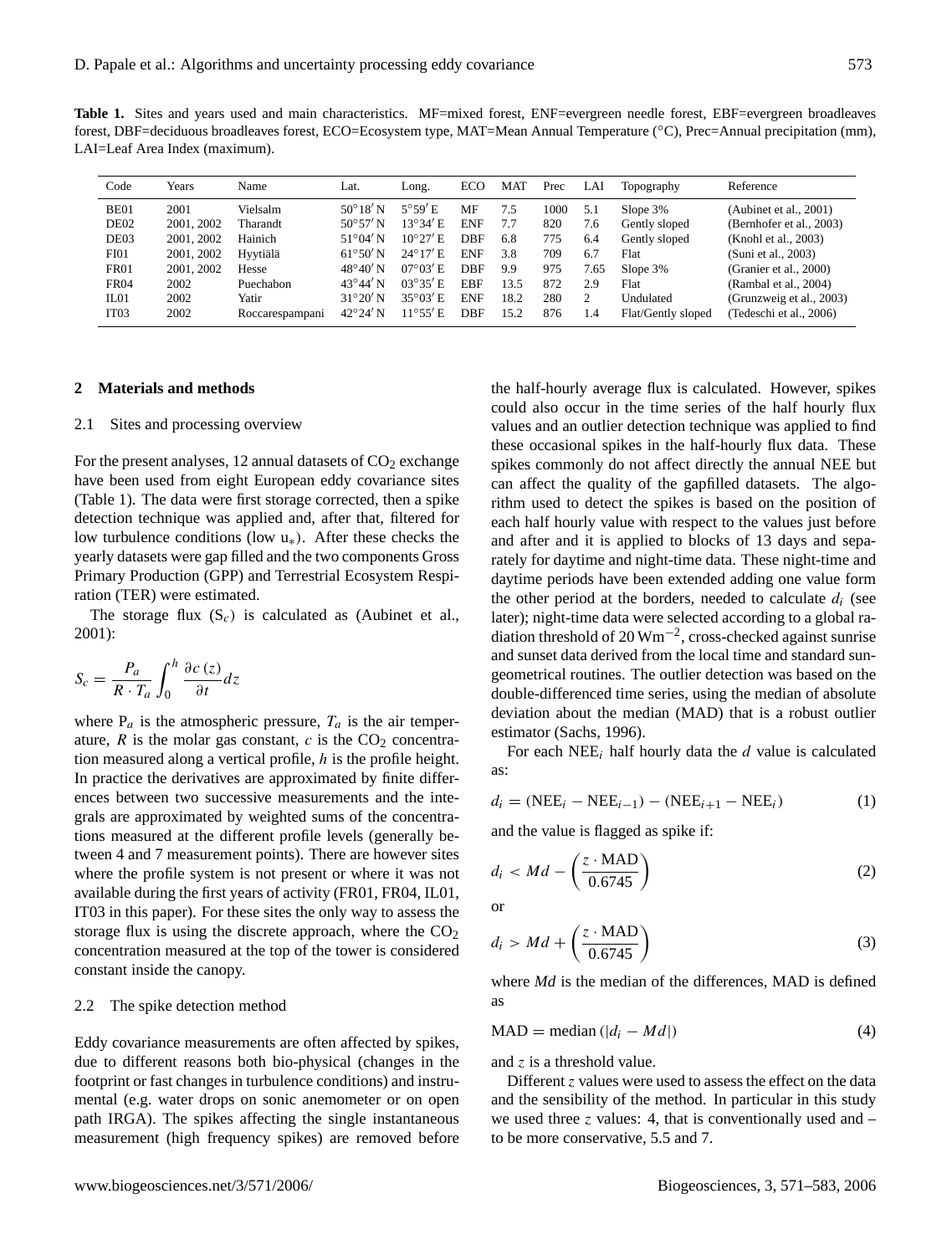

**Fig. 1.** Example of the variability in the  $u_*$  threshold found with the bootstrapping. Lines indicate mean (yellow), median (red), 5% (green) and 95% (blue) values. BE01<sub>-01</sub>, storage with discrete approach, spikes threshold  $z = 5.5$ .

## 2.3 The  $u_*$  threshold selection and uncertainty

The  $u_*$ -threshold was specifically derived for each site using a 99% threshold criterion on night-time data as described by (Reichstein et al., 2005). For the determination of the  $u_*$ threshold, the data set is split into six temperature classes of equal sample size (according to quantiles) and for each temperature class, the set is split into 20 equally sized  $u_*$ classes. The threshold is defined as the  $u_*$ -class where the average night-time flux reaches more than 99% of the average flux at the higher  $u_*$ -classes. The threshold is only accepted if for the temperature class, temperature and  $u_*$  are not or only weakly correlated  $(|r| < 0.4)$  The final threshold is defined as the median of the thresholds of the (up to) six temperature classes. This procedure is applied to the subsets of four 3-month periods (January–March, April–June, July– September and October–December) to account for seasonal variation of vegetation structure.

The  $u_*$ -threshold is reported for each period, but the whole data set is filtered according to the highest threshold found (conservative approach). In cases where no  $u_*$ -threshold could be found in any of the 3-month periods with this approach, it is set to the 90% percentile of the data (i.e. a minimum 10% of the data are retained). A minimum threshold is set to  $0.1 \text{ ms}^{-1}$  for forest canopies and  $0.01 \text{ ms}^{-1}$  for short vegetation sites that commonly have lower u∗ values (Falge et al., 2001; Gu et al., 2005). To be more conservative, in addition to the data acquired when  $u_*$  was below the threshold, the first half hour measured with good turbulence conditions after a period with low turbulence is also removed.

This procedure is repeated 100 times within a bootstrapping technique to asses the uncertainty of the  $u_*$  threshold detection, where the whole annual dataset is bootstrapped (Efron and Tibshirani, 1993). The bootstrapping was carried in the following way: in each bootstrapping step, the whole year was sampled on a half-hourly basis into a data set with 17 520 data points, where each half-hour can be drawn several times. Theoretically this procedure could lead to the case that considerably less points from a particular season (or from particular meteorological situations) are drawn introducing additional uncertainty. However due to the large number of data points (17 520 half-hourly values) this is very unlikely. For example the probability that less than 4000 points are drawn from summer is  $1.14 \times 10^{-11}$ . The advantage of the bootstrapping is that parameters can be estimated without assumptions about the normal distribution and using also small samples size The effect of missing data is also included since missing data points are sampled with the same probability. The 5% and 95% percentiles of the 100 bootstrapped threshold estimates are taken as confidence interval boundaries (Fig. 1).

## 2.4 Gap filling and partitioning of carbon fluxes

To compare the effect of the different checks and filters applied at different time resolution (from daily to annual), all the datasets had to be filled. We used as gap-filling technique the method described in Reichstein et al. (2005) that exploits both the co-variation of fluxes with meteorological variables and the temporal autocorrelation of fluxes. The potential effect of different gap-filling methods on annual NEE is out of the scope of this paper, but it is systematically addressed in an ongoing work by Moffat et al.  $(2006)^1$  $(2006)^1$  and seems to be generally small for the methods investigated (Papale et al., 2006).

The partitioning between Gross Primary Production and Terrestrial Ecosystem Respiration has been done according to the method proposed in Reichstein et al. (2005).

# **3 Results and discussion**

#### 3.1 Variability and uncertainty of  $u_*$  threshold values

For the 12 annual datasets used in this analysis, the different u∗ thresholds and the 5% and 95% percentiles obtained after storage correction and spike detection are in a range that varies between 0.1 and  $0.7 \text{ m s}^{-1}$ , as reported in Fig. 2. Noteworthy, the u<sub>∗</sub> threshold can be different for different sites, from very low values and low uncertainty as in FR01 to high values and uncertainty as in DE03, but is generally between 0.15 and  $0.25 \text{ m s}^{-1}$ . This variability could be related to the characteristic of the site like canopy structure that have an

<span id="page-3-0"></span><sup>1</sup>Moffat, A., Papale, D., Reichstein, M., et al.: Comprehensive comparison of gap filling techniques for net carbon fluxes, in preparation, 2006.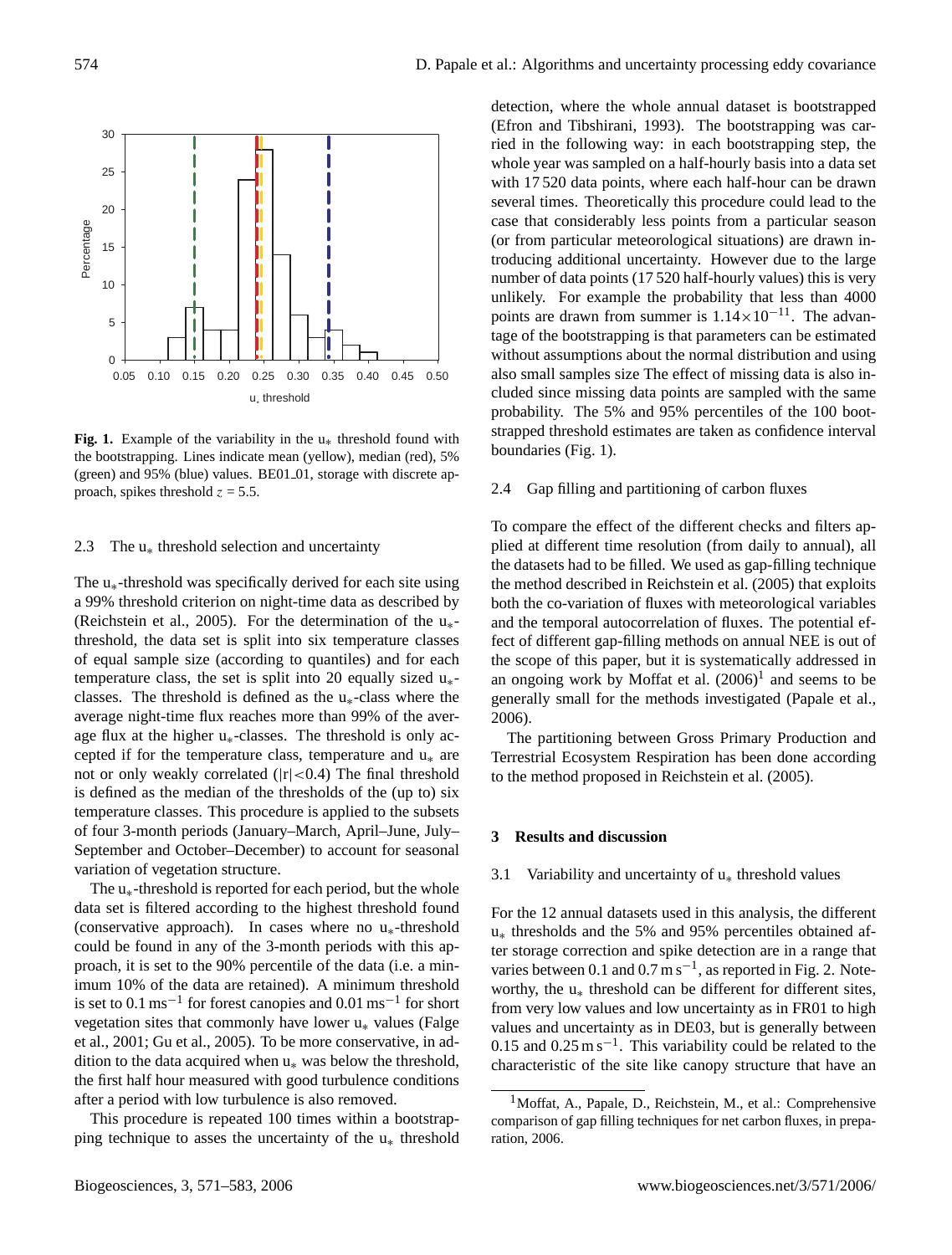effect on the capacity of the eddies to penetrate in the forest, and topography that is one of the factors responsible for advection. In FI01 the threshold changes quite strongly between one year and the other and this could be related to one thinning of the forest that has been done in winter 2002. To better understand this variability in the u∗ threshold between sites more detailed analysis are necessary and important information could come from the advection studies and experiments that are currently carried out (Feigenwinter et al., 2006). In any case the bootstrapping method provides a non-parametric estimate of the u∗-threshold uncertainty that is otherwise only hard to obtain. It is thus recommended to include an uncertainty estimate of the u∗-threshold via a bootstrapping or similar sampling technique, which represents an important improvement over methods just providing a point estimate (Gu et al., 2005).

The  $u_*$ -threshold value and his uncertainty given by the difference between the 5 and 95 percentiles must however not be confounded with the uncertainty introduced in the flux data (e.g. annual sums) as will be shown later in the paper (Fig. 9 later in this paper).

This method for the  $u_*$ -threshold selection has been applied in this study only to forest sites, however the use of the maximum value found in the four 3-month periods makes this method also appropriate for ecosystems where the vegetation structure change more rapidly like agricultural and managed grassland ecosystems. Figure 3 shows the effect of the different corrections and in particular  $u_*$  filtering to the fluxes. The plots are relative to BE01 with storage calculated using discrete approach and each of the 4 subplots is obtained using April to September night-time data in the same range of temperatures (indicated in the title of the subplot). The temperature ranges are automatically chosen in a way that the same number of data are used in each subplot. Also the 12 u∗ classes for each temperature class are automatically selected to have the same number of data in each classes. If  $u_*$ correction would not be needed NEE should be independent from  $u_*$ . The differences between NEE gf and NEE in the  $u_*$ classes above the threshold are due to the spike filtering but over all to the first measurement with high  $u_*$  after a period with low turbulence that are also removed as explained before in the text. It is possible to see that Fc decrease with low turbulence conditions but the storage flux doesn't compensate it while after the corrections the night time fluxes are, in average, more independent from u∗ as expected.

## 3.2 Effect of storage and  $u_*$  correction

According to the eddy covariance data processing method, the  $CO<sub>2</sub>$  fluxes are corrected by storage fluxes and after that filtered by  $u_*$  to remove measurements acquired during low turbulence conditions. These two corrections have to be done in the order described above to avoid the double counting effect, i.e. that (turbulent+storage) fluxes are removed during night with low  $u_*($  and so the potentially high storage flux ig-



**Fig. 2.** Median and selected percentiles of the u∗ threshold distribution determined by the bootstapping for the 12 yearly datasets for discrete approach storage calculation and spike threshold  $z = 5.5$ .

nored) while during the following morning the depletion of the storage is accounted for (Aubinet et al., 2002). Figure 4 shows the annual NEE obtained for the different sites/years by using different treatments: the recommended one (first storage, then  $u_*$ ),  $u_*$  correction only, storage correction only, and no corrections. The little differences between data without corrections and data only storage corrected, that theoretically should be exactly the same for the annual NEE, are due to the different number of gaps (e.g. if storage flux is missing, but not turbulent flux). It is possible to see that the differences between the four annual NEE presented for each site and year vary a lot from site to site. For example for FR01 the differences are in the order of 30–40 gC m<sup>-2</sup> yr<sup>-1</sup> (between 5 and 10%) while for IT03 the differences are very strong and the site changes from sink to source of carbon using the different thresholds. The effect of the  $u_*$  filtering leads to reductions of the annual NEE as expected except for FR01 where the changes are in the opposite direction. This could be due to the small  $u_*$ -threshold value used for this site that have a limited impact on the annual NEE. Another interesting point is that the double counting problem (differences between right correction and only u∗) is evident for most of the sites (BE01, DE02, FR04, IL01 and IT03) while for some sites it is not clear: in FI01 there is not a clear difference and this can be due to the small effect that the  $u_*$  filtering have on the annual NEE (see later Fig. 8 and Fig. 9a), the same happens in FR01 where the trend changes from one year to the other and can be also related to the little impact of the  $u_*$ filtering as discussed before. In DE03 the trend is in the opposite direction as expected and could be related to the presence of strong horizontal advection where u∗ filtering could be not enough to correct the data as discussed later in the paper and to the high number of daytime data removed by the filtering.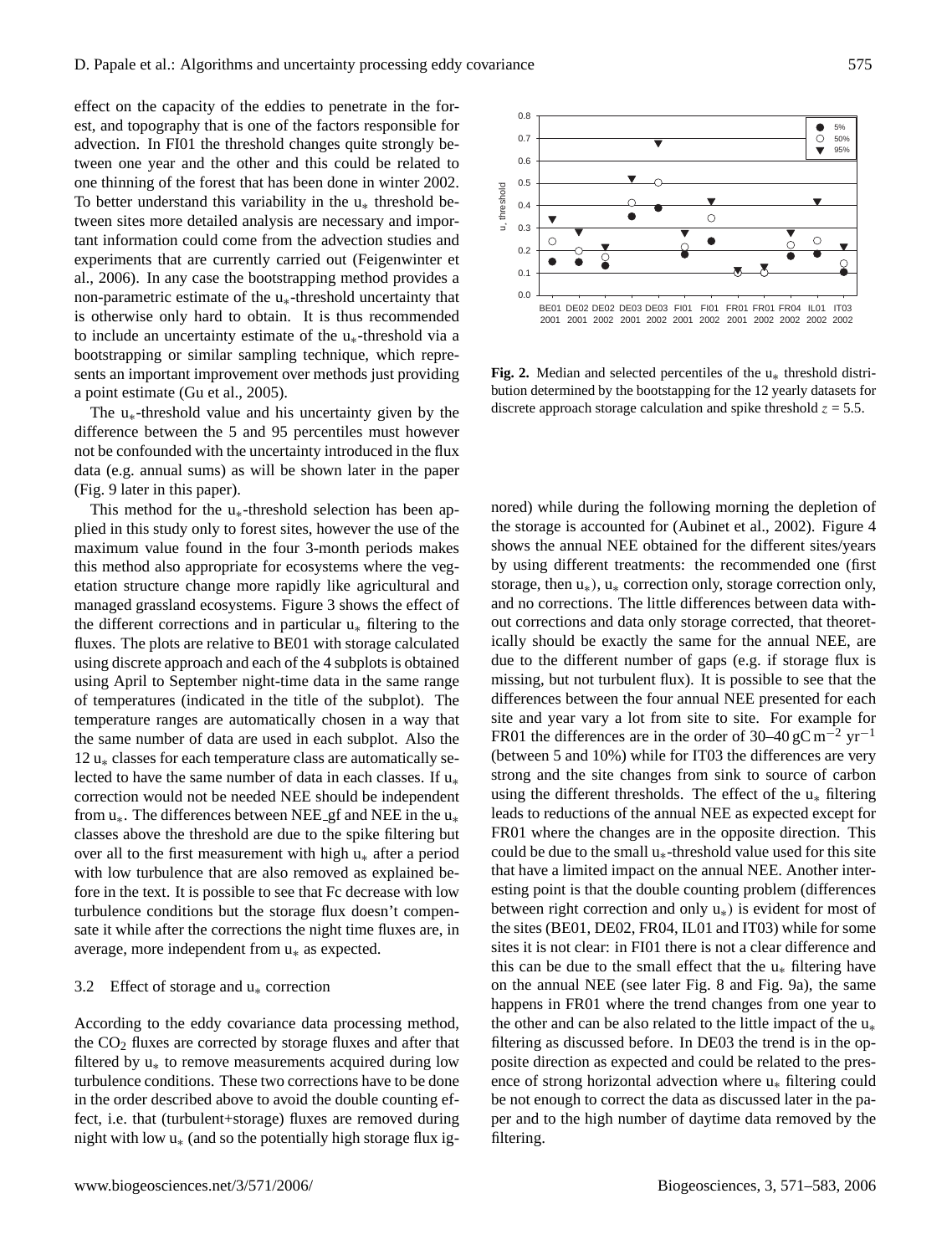

**Fig. 3.** Effect of the different corrections on the relation between u∗ and fluxes (BE01 01). Data used in these plots are from April to September, night time only. Each subplot is obtained using data acquired when air temperatures was similar so that the fluxes (only respiration) are expected to be independent from turbulence. The grey lines are the selected u\* threshold and the 5% and 95% percentiles of the 100 bootstapped threshold estimates. NEE gf is the NEE after all the filtering and gapfilling and the errors bars indicate the standard deviation of NEE in each u<sub>\*</sub> class. The method used to create these plots is conceptually similar to the method use to find the u<sub>\*</sub> threshold but it is based on 6 months period and different temperature classes.



**Fig. 4.** Effect of storage and u∗ corrections on annual NEE.

## 3.3 Effect of the filtering techniques used

The amount of data removed by the filtering algorithms was found variable as depicted in Table 2. The "Missing" column indicates the percentage of missing NEE values (not measured or affected by evident measurement problems like pump or gas analyzer broken); columns labelled as "Spike" show the percentages of additionally removed data, due to spike detection, using the three different thresholds. The three "u∗" columns of Table 2 show the percentages of additionally removed data because acquired under stable conditions (with low  $u_*$ ) according with the three thresholds used. The last column lists the percentages of data removed using a "mean" configuration with spike threshold 5.5 and 50%  $u_*$ threshold. It is evident that the largest percentages of data is removed by the  $u_*$  filtering, while the spike removal keeps largest part of the data untouched. Up to more than 50% of the night-time data are subject to this  $u_*$ -based filter, while daytime data are less affected by turbulence problems, except for DE03 where in 2002 up to 50% of daytime data were filtered with the highest  $u_*$  threshold.

All the integral flux corrections and checks described above have an effect at different time scales, from the average daily trend to the annual sums. Figure 5 shows the monthly mean diurnal NEE trends for three site/years obtained using three different storage correction: with the storage term assessed using a  $CO<sub>2</sub>$  concentration profile in the canopy (NEE\_pr), assessed using the discrete approach using only the  $CO<sub>2</sub>$  concentration measured on the top of the tower (NEE sp) and without any storage correction (Fc). Looking at the residuals, we note that without any storage correction a systematic error is introduced during both day and night time. The two errors go in the opposite direction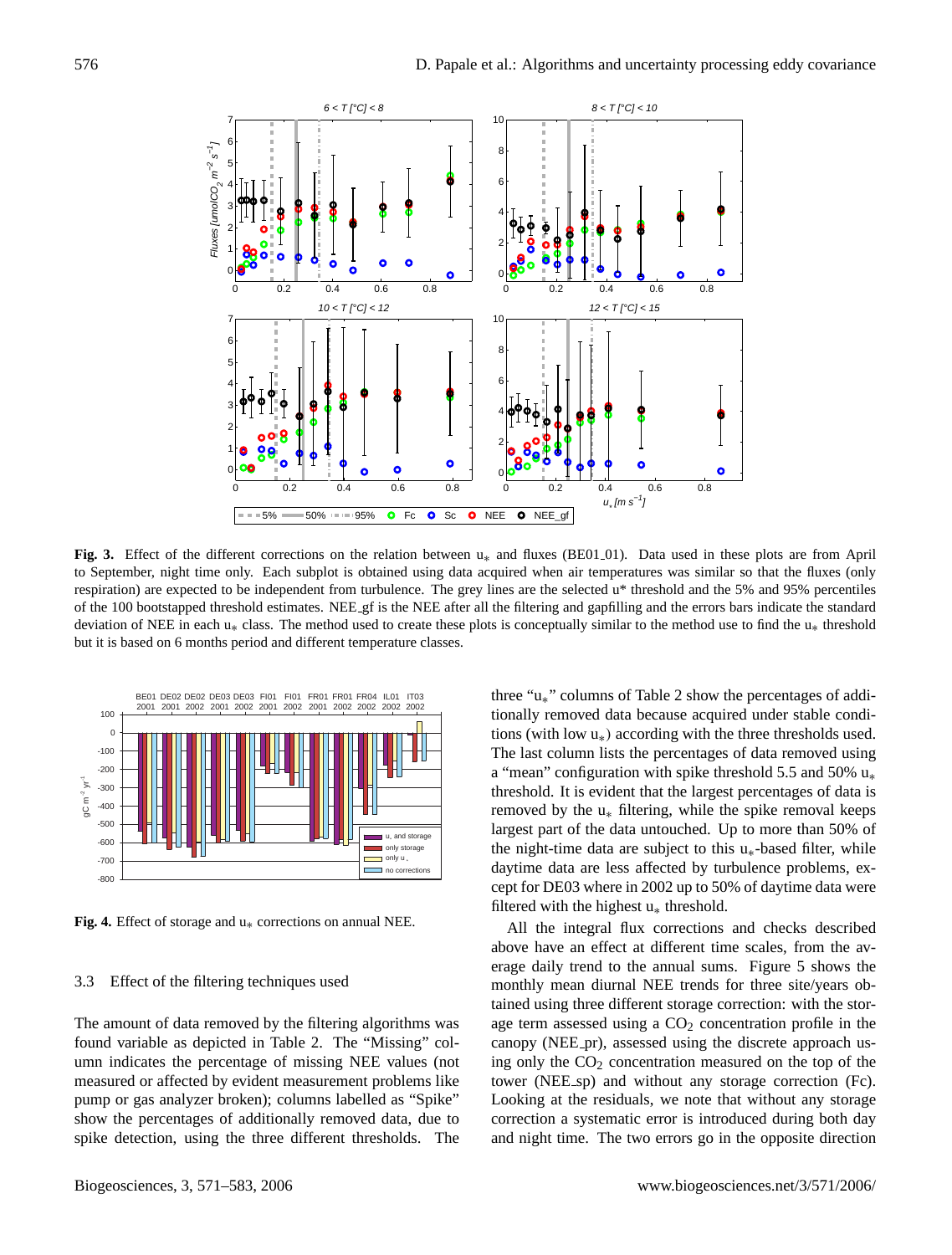**Table 2.** Percentage of half hourly data (storage corrected with the best method available at each site: BE01, DE02, DE03 and FI01 profile, FR01, FR04, IL01 and IT03 discrete approach) deleted in the different conditions. Missing: data not measured or deleted due to evident technical problems, Spike: additional data removed with the spike detection technique according with the different thresholds, u∗: additional data removed (after previous removal of spikes using threshold 5.5) due to low  $u_*$  conditions according with the three different thresholds, Total: the percentage of data removed summing missing data, spike with  $z = 5.5$  and  $u_*$  50%. The two numbers in italic are the percentages of night-time and daytime respectively for each site. All the percentages are relative to the year.

| Site_year           | Missing |  |  | Spike 4 Spike 5.5 Spike 7 $u_* 5\%$ $u_* 50\%$ $u_* 95\%$                                                                                                                                                                                                                        | Total                     |  |
|---------------------|---------|--|--|----------------------------------------------------------------------------------------------------------------------------------------------------------------------------------------------------------------------------------------------------------------------------------|---------------------------|--|
| <b>BE01_01</b>      |         |  |  | 7.48 $\frac{7.03}{7.92}$ 1.06 $\frac{1.11}{1.02}$ 0.46 $\frac{0.38}{0.54}$ 0.19 $\frac{0.13}{0.26}$ 13.09 $\frac{20.03}{6.15}$ 20.21 $\frac{29.82}{10.61}$ 28.04 $\frac{38.92}{17.17}$ 28.14 -                                                                                   | 37.23<br>19.06            |  |
| <b>DE02_01</b>      |         |  |  | 9.82 $\frac{8.61}{11.04}$ 1.89 $\frac{2.28}{1.50}$ 1.02 $\frac{1.36}{0.67}$ 0.46 $\frac{0.68}{0.23}$ 13.35 $\frac{21.87}{4.83}$ 17.45 $\frac{28.15}{6.76}$ 28.15 $\frac{42.18}{14.12}$ 28.29                                                                                     | 38.12<br>18.47            |  |
| <b>DE02_02</b>      |         |  |  | $16.64 \frac{14.21}{19.08}$ 1.76 $\frac{2.31}{1.21}$ 0.95 $\frac{1.40}{0.49}$ 0.41 $\frac{0.64}{0.18}$ 11.63 $\frac{18.74}{4.51}$ 15.66 $\frac{24.52}{6.79}$ 21.17 $\frac{31.36}{10.98}$ 33.25                                                                                   | 40.14<br>26.36            |  |
| <b>DE03_01</b>      |         |  |  | $15.55$ $\frac{17.80}{13.30}$ 1.30 $\frac{1.44}{1.16}$ 0.58 $\frac{0.64}{0.53}$ 0.24 $\frac{0.30}{0.18}$ 20.03 $\frac{25.83}{14.24}$ 31.29 $\frac{38.93}{23.65}$ 39.36 $\frac{47.01}{31.71}$ 47.42                                                                               | 57.36<br>37.48            |  |
| <b>DE03_02</b>      |         |  |  | $15.67$ $\frac{18.58}{12.76}$ 1.20 $\frac{1.05}{1.35}$ 0.64 $\frac{0.62}{0.66}$ 0.30 $\frac{0.29}{0.32}$ 28.53 $\frac{35.42}{21.63}$ 40.77 $\frac{47.35}{34.19}$ 56.31 $\frac{61.70}{50.91}$ 57.08                                                                               | 66.55<br>47.61            |  |
| <b>FI01_01</b>      |         |  |  | $14.25 \quad \frac{19.38}{9.12} \quad 1.27 \quad \frac{1.58}{0.97} \quad 0.59 \quad \frac{0.76}{0.41} \quad 0.29 \quad \frac{0.38}{0.21} \quad 15.64 \quad \frac{21.15}{10.14} \quad 21.68 \quad \frac{28.92}{14.45} \quad 29.12 \quad \frac{37.52}{20.71} \quad 36.52$          | 49.06<br>23.98            |  |
| <b>FI01_02</b>      |         |  |  | $15.59$ $\frac{21.76}{9.42}$ 1.27 $\frac{1.40}{1.13}$ 0.51 $\frac{0.62}{0.41}$ 0.19 $\frac{0.23}{0.15}$ 22.00 $\frac{28.53}{15.47}$ 30.01 $\frac{37.63}{22.40}$ 37.47 $\frac{45.22}{29.71}$ 46.11 -                                                                              | 60.00<br>32.23            |  |
| <b>FR01_01</b>      |         |  |  | 7.63 $\frac{8.94}{6.31}$ 2.84 $\frac{3.08}{2.60}$ 1.87 $\frac{2.04}{1.70}$ 1.13 $\frac{1.12}{1.14}$ 15.26 $\frac{23.29}{7.23}$ 15.26 $\frac{23.29}{7.23}$ 17.92 $\frac{26.75}{9.09}$ 24.75 $\frac{34.27}{15.24}$                                                                 |                           |  |
| <b>FR01_02</b>      |         |  |  | $8.41 \quad \frac{9.24}{7.58} \quad 2.63 \quad \frac{3.46}{1.80} \quad 1.60 \quad \frac{1.91}{1.29} \quad 0.87 \quad \frac{1.04}{0.70} \quad 16.50 \quad \frac{24.08}{8.92} \quad 16.60 \quad \frac{24.19}{9.02} \quad 20.09 \quad \frac{28.55}{11.62} \quad 26.61$              | 35.33<br>$\frac{17.89}{}$ |  |
| FR04 <sub>-02</sub> |         |  |  | $9.51 \quad \frac{9.92}{9.10} \quad 1.88 \quad \frac{2.18}{1.59} \quad 0.86 \quad \frac{1.00}{0.71} \quad 0.41 \quad \frac{0.43}{0.38} \quad 31.60 \quad \frac{46.77}{16.44} \quad 37.45 \quad \frac{52.67}{22.24} \quad 46.28 \quad \frac{60.31}{32.25} \quad 47.82$            | 63.60<br>32.04            |  |
| IL01_02             |         |  |  | $18.20 \frac{17.32}{19.09}$ 1.67 $\frac{1.87}{1.47}$ 0.92 $\frac{1.12}{0.72}$ 0.48 $\frac{0.63}{0.33}$ 23.58 $\frac{38.66}{8.49}$ 29.49 $\frac{46.70}{12.28}$ 36.89 $\frac{55.37}{18.42}$ 48.61                                                                                  | 65.14<br>32.09            |  |
| <b>IT03_02</b>      |         |  |  | $6.96 \quad \frac{6.54}{7.39} \quad 2.40 \quad \frac{2.71}{2.09} \quad 1.61 \quad \frac{1.82}{1.40} \quad 0.86 \quad \frac{0.96}{0.75} \quad 20.15 \quad \frac{34.20}{6.11} \quad 27.56 \quad \frac{45.37}{9.75} \quad 41.84 \quad \frac{62.44}{21.24} \quad 36.13 \quad -10.11$ | 53.72<br>18.54            |  |

with underestimation of night-time respiration and overestimation of daytime carbon uptake. It is also clear that the effect of the storage correction is different in the three sites, with minor effect for FI01 (Fig. 5c) that could be due to the more open canopy structure in particular in 2002 due to the thinning, but also related to the overall flux magnitude that is less compared to the others two sites. Analyzing the differences between the two storage correction options it appears that the differences are lower with respect to the comparison between storage and no storage correction at all and also the pattern is different and less systematic but still present (e.g. BE01 June and July, DE02 April and May, FI01 May and August). This problem is quite common in the old datasets where often the profile systems were not available. To better assess the storage flux in these datasets would be interesting to explore the possibility to retrieve a "storage correction factor" through a relation between the storage measured with the profile system and a series of variables like  $CO<sub>2</sub>$  concentration at top of the tower, wind speed and direction, atmospheric pressure, temperature, etc. using methods able to find also complex relations between variables like Artificial Neural Networks (Papale and Valentini, 2003).

Figure 6 shows the effect of the different thresholds  $\zeta$  in the spike removing algorithm. The average daily trend has been calculated after filtering the data according with the  $3z$ 

values of 4, 5.5 and 7 and also without performing the spike detection at all. It is important to remark that the presence of spikes is related to different aspects and in particular to the site characteristics but also to the data screening operated by the PI. It is possible to see that the spike removing affects the mean diurnal cycles less than the storage correction. In addition, there is not a clear trend also if it seems that the major part of spikes for DE03 has been detected as "respiration" spikes and that there is a relation between the flux and the spike filtering magnitudes.

The analysis of the average daily trends does not give a clear quantitative information about the effect on the daily to annual budget. We characterise the intrinsic uncertainties of the correction methods by the difference between the maximum flux and minimum flux obtained depending on the method for each day, week or month. These uncertainties are presented in Fig. 7 as box-plots, where for example the median range of the different methods for daily fluxes across all the sites was  $0.4 \text{ gC m}^{-2} \text{ day}^{-1}$ , considered as the median uncertainty of the corrections applied. As expected, the uncertainty is bigger in the daily sums compared to 8-daily and monthly aggregations. The  $u_*$  threshold selection is the most important source of uncertainty while storage, and in particular spike detection, have a smaller effect on the sums.

To understand the integral flux correction effects on annual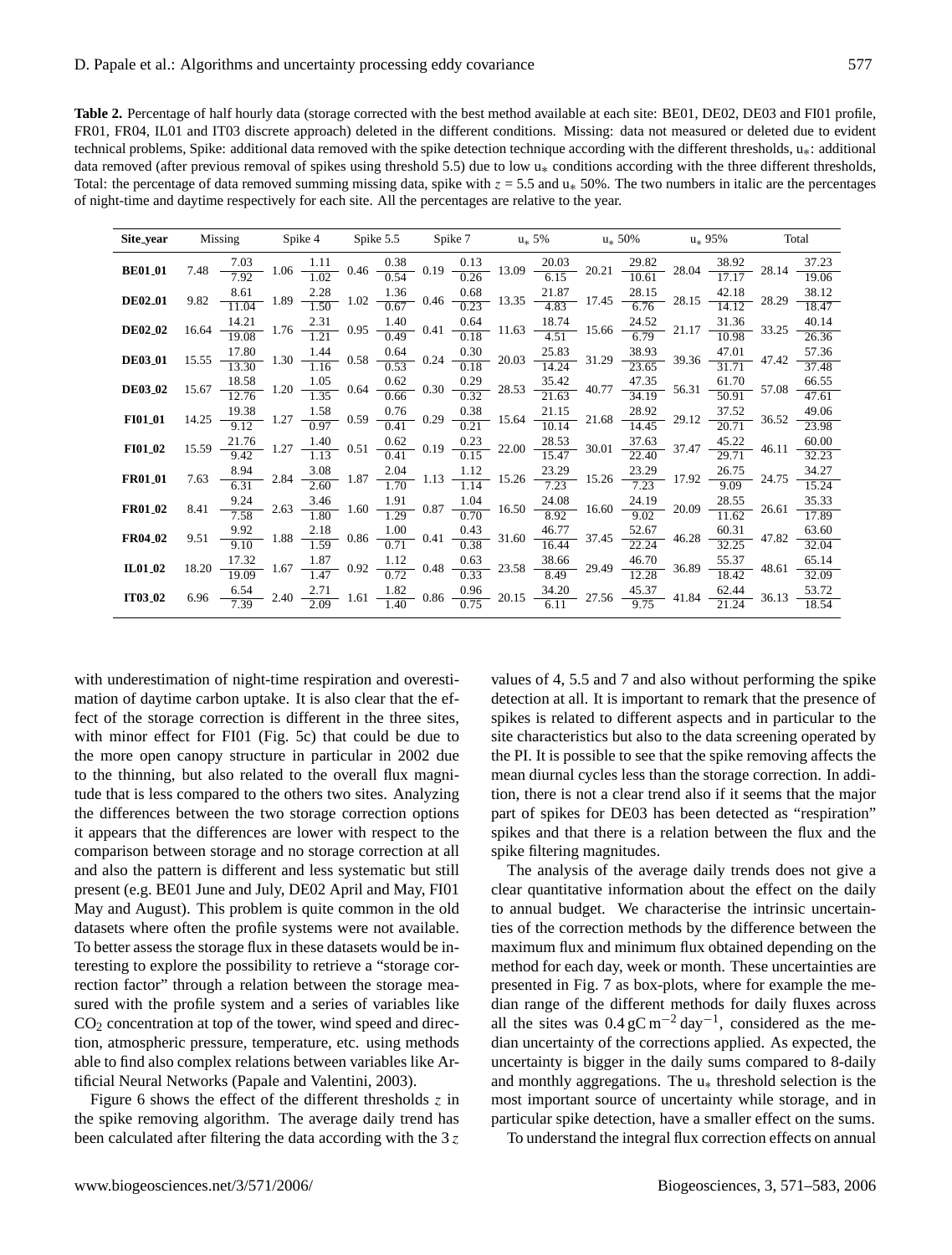

**Fig. 5.** Effect of different storage measurement methods on monthly mean diurnal NEE trends for three sites: BE01<sub>-01</sub> (a), DE02<sub>-01</sub> (b) and FI01 02 **(c)**. In the upper panel diurnal cycle calculated from NEE pr is shown; the other three panels the residuals respectively between the two storages (Pr–Sp), between storage from profile and no storage correction (Pr–Fc) and between storage from discrete approach and no storage correction (Sp–Fc).



Fig. 6. Effect of different spike detection thresholds z on monthly mean diurnal NEE trends for three sites: IL01<sub>-02</sub> (a), DE03<sub>-02</sub> (b) and IT03 02 **(c)**. In the upper panel diurnal cycles calculated from data before spike detection is shown; the others three panels the residuals respectively between original and  $z = 7$ , between original and  $z = 5.5$  and between original and  $z = 4$ .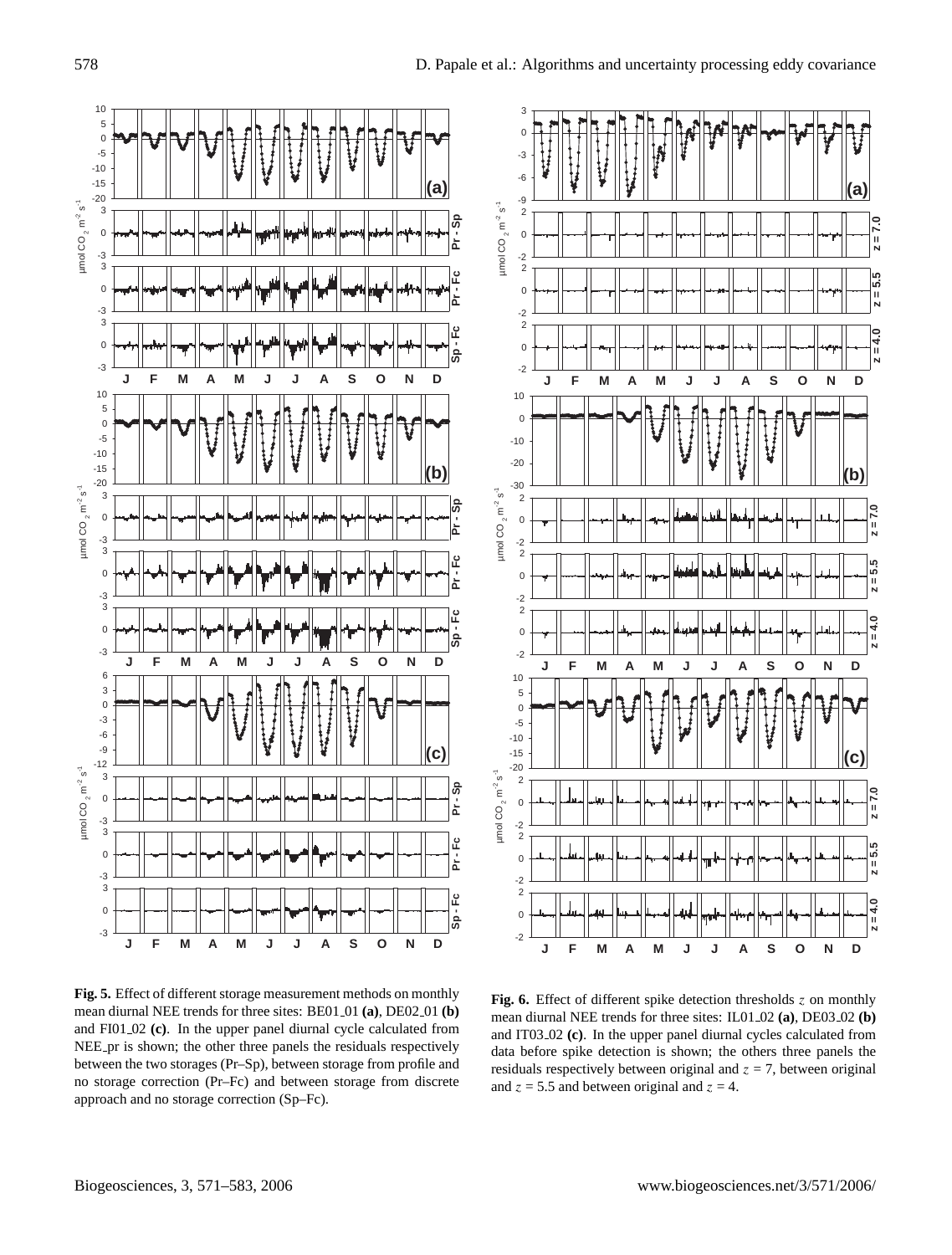NEE an ANOVA (Analysis of variance) has been performed using the annual NEE coming from the sites where the storage is measured also using the profile system. The summary of the results are shown in Fig. 8. The main source of uncertainty is confirmed to be  $u_*$  that is the main factor for three sites and in the fourth (FI01) is still important with 31%. In addition it has to be noted that this analysis give information about the relative role of the different corrections in the total uncertainty definition but it is not directly related with the magnitude of the uncertainty. For DE03  $u_*$  has a strong effect (88%) and this is due to the differences in the three  $u_*$ thresholds selected that are the most variable compared with the other sites. Another important aspect is that the second order effects (interactions) are very low so that the three corrections seem to be independent from each other.

The NEE annual sums obtained with the different combinations of the corrections have been used as indicators of the methodological variability to analyze the effect of the different corrections on the annual balance (Fig. 9a). In the upper three panels the ranges of annual NEE due to each single correction are shown, while in the last plot the mean annual NEE and an error bar indicating minimum and maximum values obtained for each site/year. The mean annual NEE has been calculated using the best storage estimates, filtering the data by the 50% u∗ threshold and applying the spike detection with  $z=5.5$ . This z value has been chosen instead of the conventionally used value  $z=4$ , because the latter is based on the assumption that the data are normally distributed while this is not always the case with the errors in flux data (Richardson et al., 2006).As seen before (Figs. 7, 8), the  $u_*$  filtering has the strongest impact on the data, with generally an effect on the annual NEE of about  $40 \text{ gC m}^{-2} \text{ yr}^{-1}$ . DE03 and IT03 are the sites with the highest  $u_*$  filtering impact on the annual NEE (about  $70 \text{ gC m}^{-2} \text{ yr}^{-1}$ ) while for other sites like FI01 it is very small (the same magnitude as the storage and spike filtering effects), also if the  $u_*$  threshold found is one of the highest (cfr. Fig. 2). Looking to the annual NEE it is possible to see that the uncertainties are between 15 and 100 gC m−<sup>2</sup> yr−<sup>1</sup> and in general between 10 and 20% except for IL01 where it is about 30% and IT03 where the effect is strong enough to change the site from sink to source. It is also interesting to note that the uncertainties are of the same magnitude of the interannual variability in the four sites where we analyzed two years. This result stresses the importance of a standardized processing to avoid the introduction of artificial between-year and between-site variability that hampers comparative analysis.

The u∗ filtering has been applied to daytime and nighttime data. However, there is still a debate on this, with part of the scientific community that applies the  $u_*$  filtering only to night-time data (Anthoni et al., 2004; Arain and Restrepo-Coupe, 2005; Haszpra et al., 2005). Figure 9b shows the same plot as Fig. 9a, but in this case we filtered only the night-time data by u∗. It is possible to see that the uncertainty due to  $u_*$  for DE03 dramatically decreases for both



**Fig. 7.** Contribution of the different corrections (storage, u∗, spike) and total effect on daily, 8-daily and monthly NEE across all the sites. Boxplots indicate the range of values obtained applying respectively all the corrections (Tot), the three different  $u_*$  thresholds with the best storage possible and spike 5.5 (Ust), the two different storage calculation methods with u∗ 50% and spike 5.5 (Sto) and the three different z-values for the spike detection with the best storage possible and  $u_*$  50% (Spa). The red line indicates the median, the box the inter-quartile range and the dashed lines extending above and below the box show the extent of the rest of the sample (unless there are outliers). In this plot an outlier is a value that is more than 1.5 times the inter-quartile range away from the top or bottom of the box. The minimum and maximum outlier values are displayed as numbers at the top and bottom of the plot.



**Fig. 8.** Results of the ANOVA test on the four sites where both the methods to measure the storage flux have been available.

years and the same happens clearly to the annual budget uncertainty with a clear change also in the annual NEE. For the others sites there are no major differences, including IT03 where the u∗ filtering effect is still large and also increased a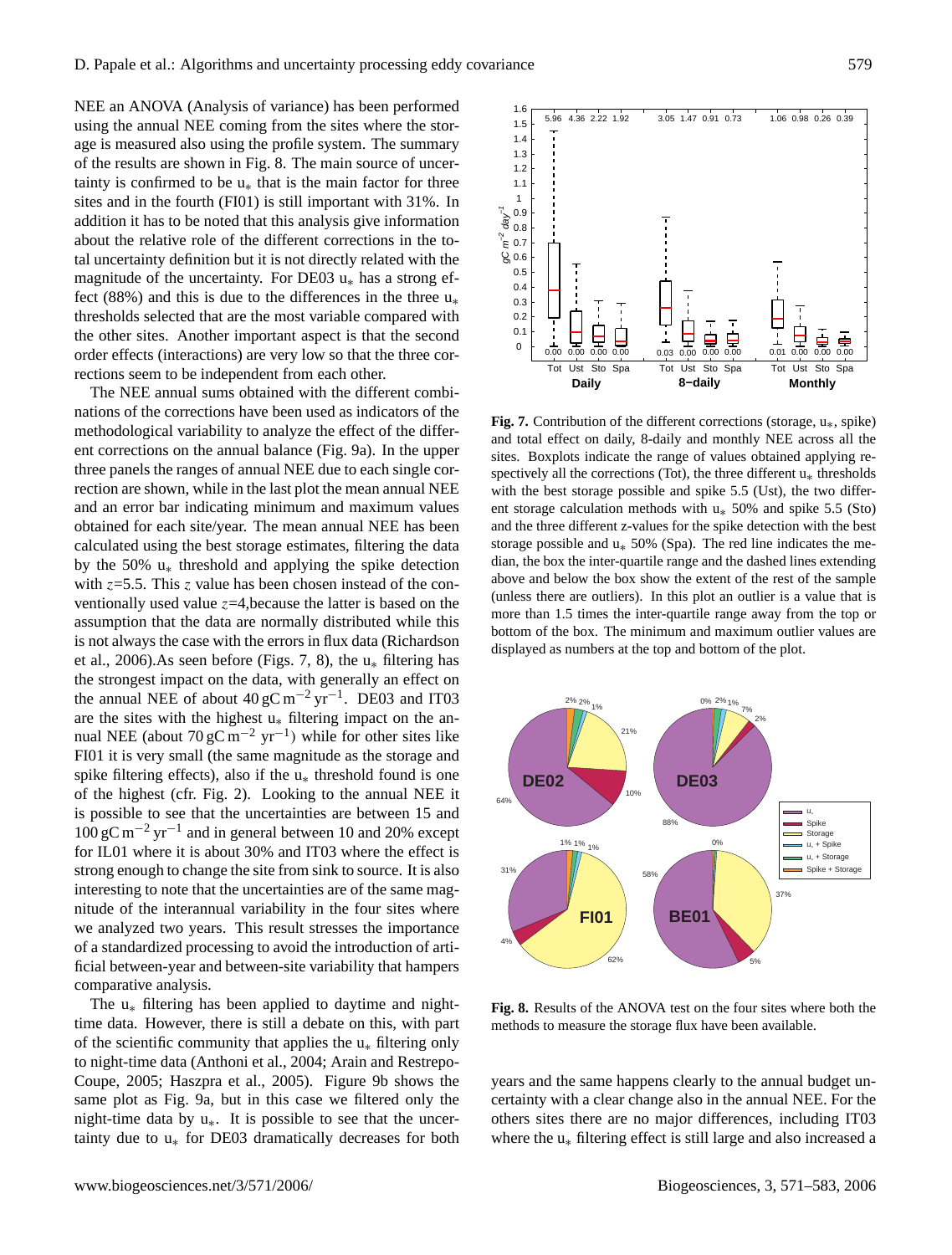

**Fig. 9a.** Effect of the three different corrections and total uncertainty introduced on the annual NEE for the different sites and years. u∗ correction applied to daytime and night-time data. Ranges calculated taking into account 4 spikes detection level (4, 5.5, 7 and no spike filtering), 3 u∗ thresholds (5%, 50%, 95%) and 2 storages calculation (single point and profile when available,  $na = not \, avail$ able).

little. The reduction of uncertainty in DE03 can be explained by looking at the percentage of data removed by  $u_*$  filtering (Table 2): this is the site with the highest percentage of removed daytime data (up to more than 50%) and with the highest ratio between daytime and night-time data removed (up to 0.82 for DE03 2002 with  $u_*$  95%). DE03 is also the site where the  $u_*$  threshold is the highest and also most uncertain (Fig. 3). This could be indicative for strong advection occurring also at higher u∗-values at this site, which would result in u∗ filtering being not sufficient under those conditions (Kutsch et al.,  $2006^2$  $2006^2$ ). For IT03 we do not see a reduction of uncertainty if we remove only the night-time data with low  $u_{*}$ . This is also partially related to the distribution of the filtered data between day and night because, unlike DE03, in this site the filtered data are mainly concentrated during night-time. Even though there is still debate on this we suggest, to be more conservative, to apply the  $u_*$  filtering to both daytime and night-time also because the number of data removed during daytime is generally small.

Since the treatment of the NEE data can also have an effect on the partitioning into GPP and TER, we have also analysed the effect of the data treatment on these flux compo-



**Fig. 9b.** Effect of the three different corrections and total uncertainty introduced on the annual NEE for the different sites and years. u∗ correction applied only to night-time data. Ranges calculated taking into account 4 spikes detection level (4, 5.5, 7 and no spike filtering), 3  $u_*$  thresholds (5%, 50%, 95%) and 2 storages calculation (single point and profile when available).

nents (Figs. 9c, d). It seems that the absolute uncertainties introduced into the GPP by the corrections are about twice as high as for the net flux. This is expected since any error on the TER estimate from the night-time data will affect the GPP estimate in the same direction and hence be partially cancelled out when looking at NEE. Moreover, the methodological variability is higher for TER than for GPP, since dayand night-time TER estimates are affected by data treatment (night-time TER is extrapolated to the day, cf. Reichstein et al., 2005), while the GPP estimates are only during day-time (during night by definition zero). As for NEE the major uncertainty is introduced by the  $u_*$ -filtering also for the flux components. Nevertheless at most sites the range of GPP and TER values obtained by different  $u_*$ -thresholds is well below 100 gC m−<sup>2</sup> yr−<sup>1</sup> . Since GPP and TER are large fluxes, the relative methodological variability of those fluxes is below 10% in most cases.

#### **4 Conclusions**

In this paper a standardized set of integral flux corrections have been proposed with the aim to improve the quality of the NEE data from eddy covariance in particular for site intercomparisons. The methods have been applied and tested to 8 different forest sites but they can successfully be applied also to other ecosystem types with different structures and growing season lengths like cropland and grassland.

<span id="page-9-0"></span> $2$ Kutsch, W., Kolle, O., Rebmann, C., et al.: Process modelling and direct measurements of advection reveal uncertainties in flux measurements above a tall forest, Ecological Applications, submitted, 2006.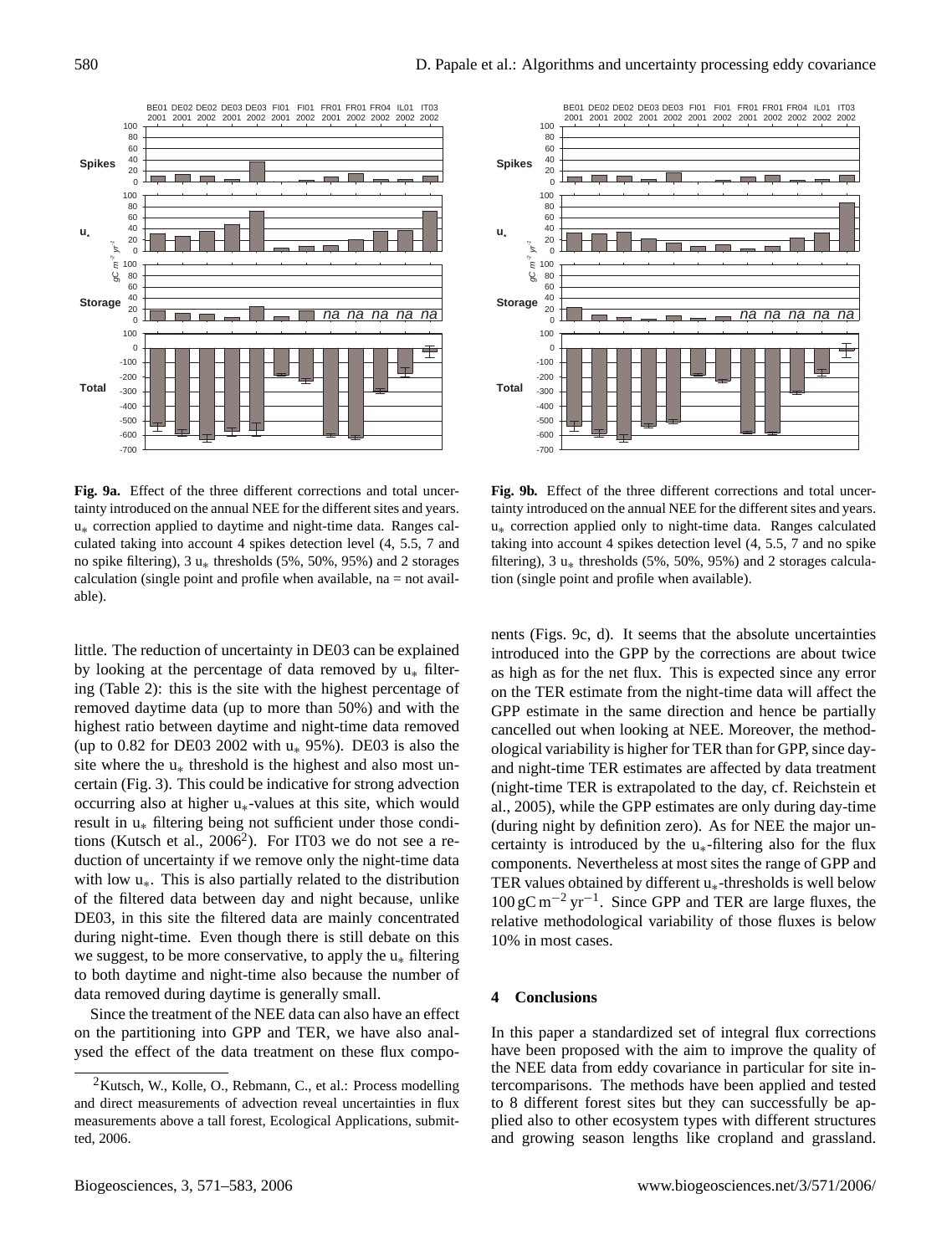

**Fig. 9c.** Effect of the three different corrections and total uncertainty introduced on the annual GPP for the different sites and years. u∗ correction applied to daytime and night-time data. Ranges calculated taking into account 4 spikes detection level (4, 5.5, 7 and no spike filtering),  $3 u_*$  thresholds (5%, 50%, 95%) and 2 storages calculation (single point and profile when available).

Intercomparisons of NEE data sets have been hampered so far by potential differences introduced by non harmonized data processing. We consider the present systematic characterization of the joint effects of  $u_*$ -filtering, storage correction, and spike detection on net carbon fluxes and its components GPP and TER as an important step towards a more standardized processing and away from point estimates towards a better quantification of the likely range of integrals of eddy covariance  $CO<sub>2</sub>$  flux data for a given site and year. We showed the importance of standardized processing that can strongly reduce the margin of uncertainties through a standardized processing also by avoiding inappropriate data treatment (e.g. neglect storage correction or u∗-filtering), but it is also clear that heuristic methods like the  $u_*$ -filtering contain an inherent uncertainty as found by the bootstrapping approach. Large uncertainties in the  $u_*$ -thresholds and annual NEE affected by those at particular sites might also indicate general limits of an insufficiency of the heuristic  $u_*$ -filtering method and standardized data processing at those sites, but it also suggests that this methodology may serve as tool to detect this problem, i.e. large uncertainties in the  $u_*$ -threshold associated with large flux uncertainties introduced may be indicative of insufficiency of the  $u_*$ -filtering approach. For a full uncertainty analysis of net  $CO<sub>2</sub>$  fluxes and its components estimated by eddy covariance uncertainties introduced by non-captured advection, the gap-filling methods and the flux-partitioning have to be addressed separately. Nevertheless, from our study we conclude that uncertainties of annual NEE and its components GPP and TER introduced by the



**Fig. 9d.** Effect of the three different corrections and total uncertainty introduced on the annual TER for the different sites and years. u∗ correction applied to daytime and night-time data. Ranges calculated taking into account 4 spikes detection level (4, 5.5, 7 and no spike filtering),  $3 u_*$  thresholds (5%, 50%, 95%) and 2 storages calculation (single point and profile when available).

corrections presented remain well below  $100 \text{ gC m}^{-2} \text{ yr}^{-1}$ and consequently, except for sites where others source of uncertainty dominate, that any spatial or temporal signals or trends that are larger than this number (e.g. continental gradients) can be detected by the eddy covariance method deployed as a coordinated network.

*Acknowledgements.* This work has been founded by EC project CarboeuropeIP (GOCE-CT2003-505572) of the European Community and the Italian-US joint program CarbiUS (Carbon Regional Balance Italy-USA). We wish to thank FLUXNET and therein D. Baldocchi for having largely created the conditions to build up the community of flux people and the integrated data analysis.

Edited by: A. Neftel

## **References**

- Anthoni, P., Freibauer, A., Kolle, O., and Schulze, E.-D.: Winter wheat carbon exchange in Thuringia, Germany, Agric. Forest Meteorol., 121, 55–67, 2004.
- Arain, M. A. and Restrepo-Coupe, N.: Net ecosystem production in a temperate pine plantation in southeastern Canada, Agric. Forest Meteorol., 128, 223–241, 2005.
- Aubinet, M., Grelle, A., Ibrom, A., Rannik, U., Moncrieff, J., Foken, T., Kowalski, A., Martin, P. H., Berbigier, P., Bernhofer, C., Clement, R., Elbers, J. A., Granier, A., Grunwald, T., Morgenstern, K., Pilegaard, K., Rebmann, C., Snijders, W., Valentini, R.,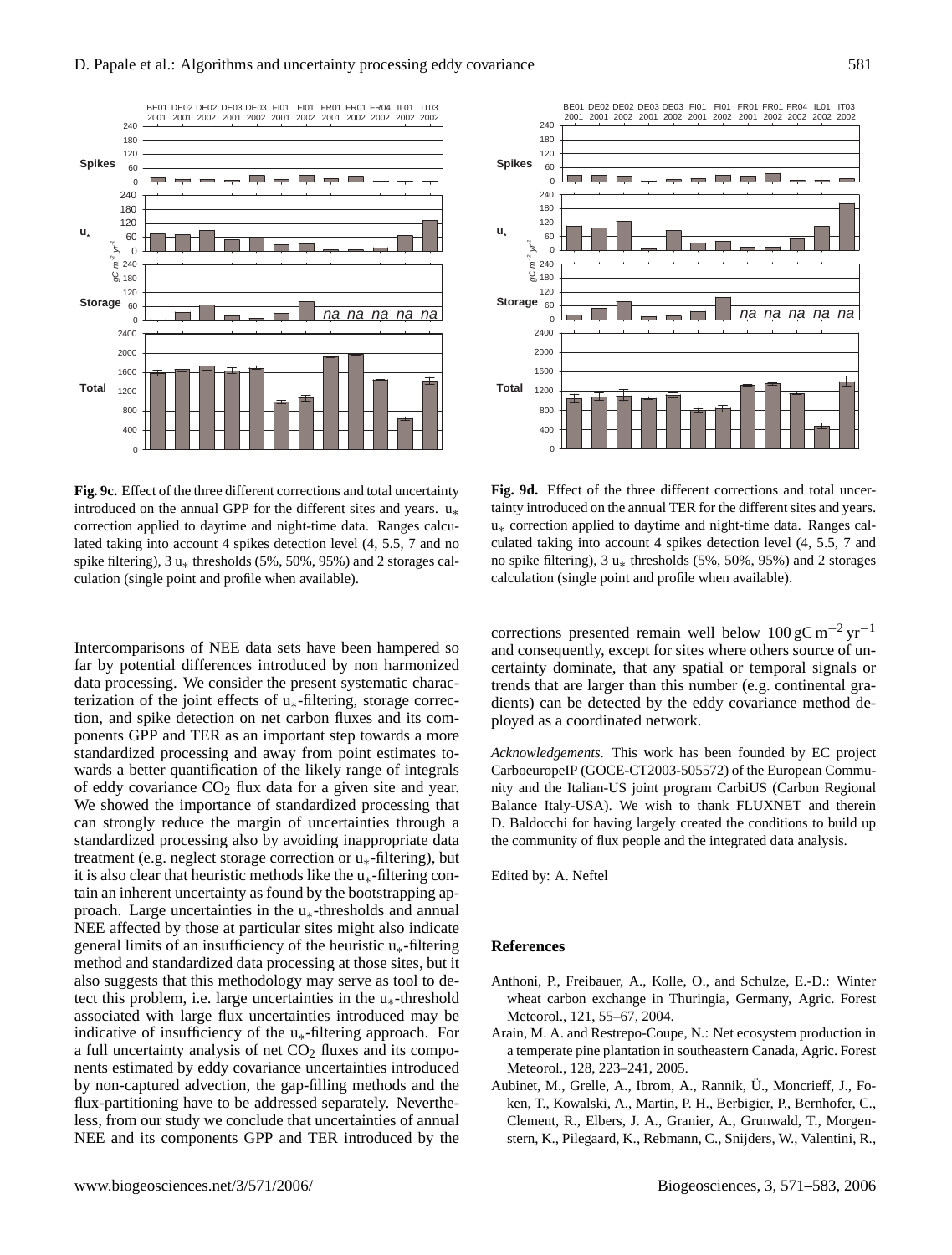and Vesala, T.: Estimates of the Annual Net Carbon and Water Exchange of Forest: The EUROFLUX Methodology, Advances in Ecological Research, 30, 114–173, 2000.

- Aubinet, M., Chermanne, B., Vandenhaute, M., Longdoz, B., Yernaux, M., and Laitat, E.: Long term carbon dioxide exchange above a mixed forest in the Belgian Ardennes, Agric. Forest Meteorol., 108, 293–315, 2001.
- Aubinet, M., Heinesch, B., and Longdoz, B.: Estimation of the carbon sequestration by a heterogeneous forest: night flux corrections, heterogeneity of the site and inter-annual variability, Global Change Biol., 8, 1053–1071, 2002.
- Aubinet, M., Clement, R., Elbers, J. A., Foken, T., Grelle, A., Ibrom, A., Moncrieff, J., Pilegaard, K., Rannik, Ü., and Rebmann, C.: Methodology for Data Acquisition, Storage and Treatment, in: R. Valentini, Fluxes of Carbon, Water and Energy of European Forests, Springer-Verlag, Berlin, 2003a.
- Aubinet, M., Heinesch, B., and Yernaux, M.: Horizontal and Vertical CO<sub>2</sub> Advection In A Sloping Forest, Boundary-Layer Meteorol., 108, 397–417, 2003b.
- Baldocchi, D., Falge, E., Gu, L., Olson, R., Hollinger, D., Running, S., Anthoni, P., Bernhofer, C., Davis, K., Evans, R., Fuentes, J., Goldstein, A., Katul, G., Law, B., Lee, X., Malhi, Y., Meyers, T., Munger, W., Oechel, W., Paw, K. T., Pilegaard, K., Schmid, H. P., Valentini, R., Verma, S., Vesala, T., Wilson, K., and Wofsy, S.: FLUXNET: A New Tool to Study the Temporal and Spatial Variability of Ecosystem-Scale Carbon Dioxide, Water Vapor, and Energy Flux Densities, Bull. Am. Meteorol. Soc., 82, 2415–2434, 2001.
- Bernhofer, C., Aubinet, M., Clement, R., Grelle, A., Grünwald, T., Ibrom, A., Jarvis, P., Rebmann, C., Schulze, E.-D., and Tenhunen, J.: Spruce Forests (Norway and Sitka Spruce, Including Douglas Fir): Carbon and Water Fluxes and Balances, Ecological and Ecophysiological Determinants, in: R. Valentini, Fluxes of Carbon, Water and Energy of European Forests, Springer-Verlag, Berlin, 2003.
- Cook, B. D., Davis, K. J., Wang, W., Desai, A., Berger, B. W., Teclaw, R. M., Martin, J. G., Bolstad, P. V., Bakwin, P. S., Yi, C., and Heilman, W.: Carbon exchange and venting anomalies in an upland deciduous forest in northern Wisconsin, USA, Agric. Forest Meteorol., 126, 271–295, 2004.
- Efron, B. and Tibshirani, R. J.: An Introduction to the Bootstrap, Chapman & Hall, New York, 1993.
- Falge, E., Baldocchi, D., Olson, R., Anthoni, P., Aubinet, M., Bernhofer, C., Burba, G., Ceulemans, R., Clement, R., Dolman, H., Granier, A., Gross, P., Grünwald, T., Hollinger, D., Jensen, N.-O., Katul, G., Keronen, P., Kowalski, A., Lai, C. T., Law, B. E., Meyers, T., Moncrieff, J., Moors, E., Munger, J. W., Pilegaard, K., Rannik, Ü., Rebmann, C., Suyker, A., Tenhunen, J., Tu, K., Verma, S., Vesala, T., Wilson, K., and Wofsy, S.: Gap filling strategies for defensible annual sums of net ecosystem exchange, Agric. Forest Meteorol., 107, 43–69, 2001.
- Feigenwinter, C., Bernhofer, C., and Vogt, R.: The Influence of Advection on the Short Term  $CO<sub>2</sub>$  - Budget in and Above a Forest Canopy, Boundary-Layer Meteorol., 113, 201–224, 2004.
- Feigenwinter, C., Heinesch, B., Yernaux, M., Bernhofer, C., Eichelmann, U., Moderow, U., Queck, R., Kolle, O., Hertel, M., Zeri, M., Ziegler, W., Lindroth, A., Mölder, M., Lagergren, F., Montagnani, L., Minerbi, S., Minach, L., Janous, D., Pavelka, M., Acosta, M., and Aubinet, M.: The CarboEurope-IP advection

activities ADVEX'05: A joint effort to improve experimental and methodological approches of  $CO<sub>2</sub>$  advection measurements, Geophys. Res. Abstracts, 8, 1607-7962/gra/EGU1606-A-03724, 2006.

- Finnigan, J., Aubinet, M., Katul, G., Leuning, R., and Schimel, D.: Report of a Specialist Workshop on "Flux Measurements in Difficult Conditions", January 26-28, Boulder Colorado, Bull. Am. Meteorol. Soc., in press, 2006.
- Göckede, M., Markkanen, T., Hasager, C. B. and Foken, T.: Update of a Footprint-Based Approach for the Characterisation of Complex Measurement Sites, Boundary-Layer Meteorology, 118, 635-655, 2006.
- Goulden, M. L., Munger, J. W., Fan, S. M., Daube, B. C., and Wofsy, S.: Measurements of carbon sequestration by long-term eddy covariance: methods and a critical evaluation of accuracy, Global Change Biol., 2, 169–182, 1996.
- Granier, A., Ceschia, E., Damesin, C., Dufrêne, E., Epron, D., Gross, P., Lebaube, S., Le Dantec, V., Le Goff, N., Lemoine, D., Lucot, E., Ottorini, J. M., Pontailler, J. Y., and Saugier, B.: The carbon balance of a young Beech forest, Functional Ecol., 14, 312–325, 2000.
- Grunzweig, J. M., Lin, T., Rotenberg, E., Schwartz, A., and Yakir, D.: Carbon sequestration in arid-land forest, Global Change Biol., 9, 791–799, 2003.
- Gu, L., Falge, E. M., Boden, T., Baldocchi, D. D., Black, T. A., Saleska, S. R., Suni, T., Verma, S. B., Vesala, T., Wofsy, S. C., and Xu, L.: Objective threshold determination for nighttime eddy flux filtering, Agric. Forest Meteorol., 128, 179–197, 2005.
- Haszpra, L., Barcza, Z., Davis, K. J., and Tarczay, K.: Long-term tall tower carbon dioxide flux monitoring over an area of mixed vegetation, Agric. Forest Meteorol., 132, 58–77, 2005.
- Hollinger, D. and Richardson, A. D.: Uncertainty in eddy covariance measurements and its application to physiological models, Tree Physiology, 25, 873–885, 2005.
- Knohl, A., Schulze, E.-D., Kolle, O., and Buchmann, N.: Large carbon uptake by an unmanaged 250-year-old deciduous forest in Central Germany, Agric. Forest Meteorol., 118, 151–167, 2003.
- Lee, X., Massman, W. J., and Law, B.: Handbook of Micrometeorology: A Guide for Surface Flux Measurement and Analysis, Kluwer, Dordrecht, 2004.
- Marcolla, B., Cescatti, A., Montagnani, L., Manca, G., Kerschbaumer, G., and Minerbi, S.: Importance of advection in the atmospheric  $CO<sub>2</sub>$  exchanges of an alpine forest, Agric. Forest Meteorol., 130, 193–206, 2005.
- Massman, W. J. and Lee, X.: Eddy covariance flux corrections and uncertainties in long-term studies of carbon and energy exchanges, Agric. Forest Meteorol., 113, 121–144, 2002.
- Moncrieff, J., Mahli, Y., and Leuning, R.: The propagation of errors in long-term measurements of land-atmosphere fluxes of carbon and water, Global Change Biol., 2, 231–240, 1996.
- Papale, D. and Valentini, R.: A new assessment of European forests carbon exchanges by eddy fluxes and artificial neural network spatialization, Global Change Biol., 9, 525–535, 2003.
- Papale, D. and Reichstein, M.: Centralized quality checks and gap filling used in the CarboeuropeIP Database, AmeriFlux annual meeting 2005, 18–20 October 2005, Boulder Colorado USA.
- Rambal, S., Joffre, R., Ourcival, J. M., Cavender-Bares, J., and Rocheteau, A.: The growth respiration component in eddy  $CO<sub>2</sub>$  flux from a *Quercus ilex* mediterranean forest, Global Change Biol.,